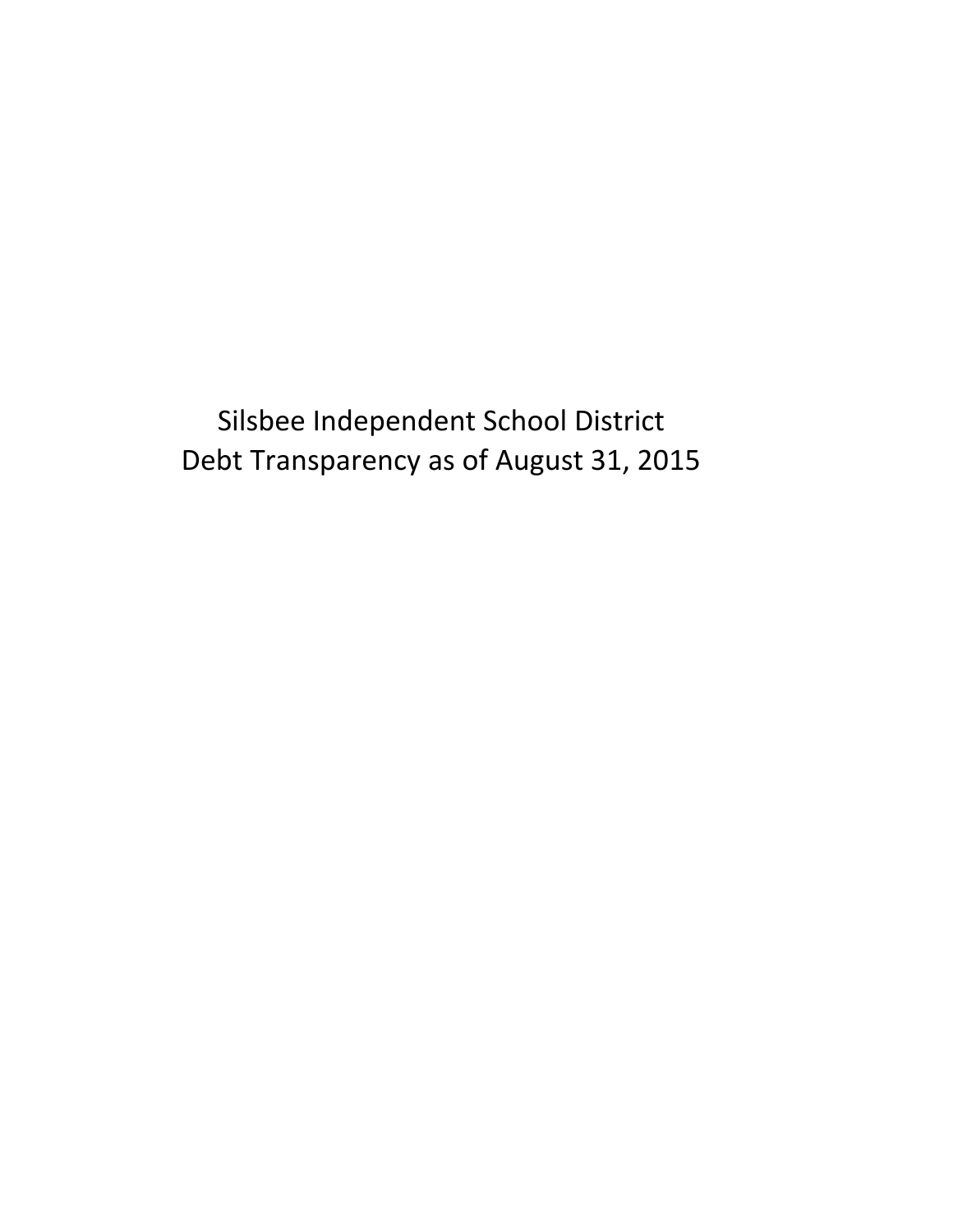Approved Bond Authorizations by Voters as of August 31, 2015

| Authorization | <b>lissued</b> |           | <b>Unissued</b> | <b>Total Authorization Amount</b> | <b>Purpose for which Debt Obligation was Authorized</b>                      |  |  |  |  |  |
|---------------|----------------|-----------|-----------------|-----------------------------------|------------------------------------------------------------------------------|--|--|--|--|--|
| 2008          |                | 8,165,000 |                 |                                   | 8,165,000 Refunding of 1998 bonds, orignally issued to build new high school |  |  |  |  |  |
| 2008          |                | 870,000   |                 |                                   | 870,000 Refunding of 2000 bonds, orignally issued to build new high school   |  |  |  |  |  |
| 2009          |                | 7,090,000 |                 |                                   | 7,090,000 Refunding of 1999 bonds, orignally issued to build new high school |  |  |  |  |  |
| 2013          |                | 9,480,000 |                 |                                   | 9,480,000 Construct Elem, Renovate Middle & Elem Schools                     |  |  |  |  |  |
| 2014A         |                | 9,690,000 |                 |                                   | 9,690,000 Construct Elem, Renovate Middle & Elem Schools                     |  |  |  |  |  |
| 2014Q         |                | 6,180,000 |                 |                                   | 6,180,000 Construct Elem, Renovate Middle & Elem Schools                     |  |  |  |  |  |
| 2015          |                | 3,950,000 |                 |                                   | 3,950,000 Construct Elem, Renovate Middle & Elem Schools                     |  |  |  |  |  |
|               |                |           |                 |                                   |                                                                              |  |  |  |  |  |
| Total         |                |           |                 | 45,425,000                        |                                                                              |  |  |  |  |  |

Debt Service Fund - accounts for the resources accumulated and payments made for principal and interest on long-term general obligation debt of governmental funds. The primary revenue source is local property taxes levied specifically for debt service.

#### **Current credit rating given by any nationally recognized credit rating organization to debt obiligations of the political subdivision:**

Moody's Investors Service: A1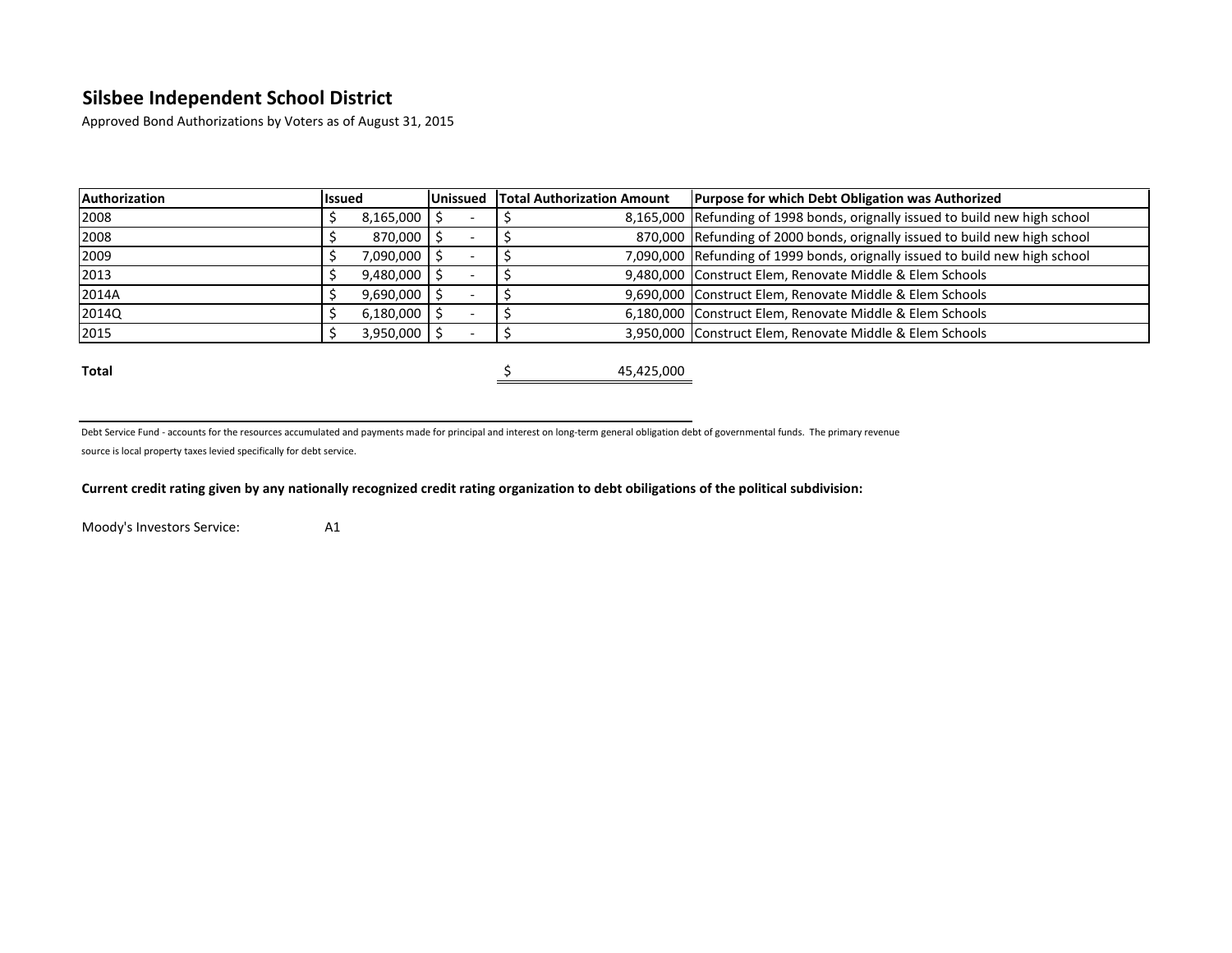Combined Principal and Interest Requirement

|                    | Principal          |  |    |                 |              |    |                     |  |  |  |  |
|--------------------|--------------------|--|----|-----------------|--------------|----|---------------------|--|--|--|--|
| <b>Year Ending</b> | Value              |  |    |                 | <b>Total</b> |    |                     |  |  |  |  |
| August 31          | <b>At Maturity</b> |  |    | <b>Interest</b> |              |    | <b>Requirements</b> |  |  |  |  |
| 2016               | \$<br>1,860,000.00 |  | \$ | 1,433,829.58    |              | \$ | 3,293,829.58        |  |  |  |  |
| 2017               | \$<br>1,920,000.00 |  | \$ | 1,359,202.50    |              | \$ | 3,279,202.50        |  |  |  |  |
| 2018               | \$<br>1,980,000.00 |  | \$ | 1,300,265.00    |              | \$ | 3,280,265.00        |  |  |  |  |
| 2019               | \$<br>2,035,000.00 |  | \$ | 1,235,840.00    |              | \$ | 3,270,840.00        |  |  |  |  |
| 2020               | \$<br>2,120,000.00 |  | \$ | 1,168,215.00    |              | \$ | 3,288,215.00        |  |  |  |  |
| 2021               | \$<br>2,185,000.00 |  | \$ | 1,094,025.00    |              | \$ | 3,279,025.00        |  |  |  |  |
| 2022               | \$<br>2,270,000.00 |  | \$ | 1,012,762.50    |              | \$ | 3,282,762.50        |  |  |  |  |
| 2023               | \$<br>2,220,000.00 |  | \$ | 929,862.50      |              | \$ | 3,149,862.50        |  |  |  |  |
| 2024               | \$<br>1,570,000.00 |  | \$ | 873,212.50      |              | \$ | 2,443,212.50        |  |  |  |  |
| 2025               | \$<br>1,605,000.00 |  | \$ | 839,537.50      |              | \$ | 2,444,537.50        |  |  |  |  |
| 2026               | \$<br>1,640,000.00 |  | \$ | 803,662.50      |              | \$ | 2,443,662.50        |  |  |  |  |
| 2027               | \$<br>1,675,000.00 |  | \$ | 770,512.50      |              | \$ | 2,445,512.50        |  |  |  |  |
| 2028               | \$<br>1,710,000.00 |  | \$ | 732,650.00      |              | \$ | 2,442,650.00        |  |  |  |  |
| 2029               | \$<br>1,750,000.00 |  | \$ | 693,562.50      |              | \$ | 2,443,562.50        |  |  |  |  |
| 2030               | \$<br>1,800,000.00 |  | \$ | 652,112.50      |              | \$ | 2,452,112.50        |  |  |  |  |
| 2031               | \$<br>1,840,000.00 |  | \$ | 608,037.50      |              | \$ | 2,448,037.50        |  |  |  |  |
| 2032               | \$<br>1,885,000.00 |  | \$ | 562,487.50      |              | \$ | 2,447,487.50        |  |  |  |  |
| 2033               | \$<br>1,935,000.00 |  | \$ | 513,625.00      |              | \$ | 2,448,625.00        |  |  |  |  |
| 2034               | \$<br>710,000.00   |  | \$ | 183,687.50      |              | \$ | 893,687.50          |  |  |  |  |
| 2035               | \$<br>745,000.00   |  | \$ | 158,287.50      |              | \$ | 903,287.50          |  |  |  |  |
| 2036               | \$<br>770,000.00   |  | \$ | 131,000.00      |              | \$ | 901,000.00          |  |  |  |  |
| 2037               | \$<br>805,000.00   |  | \$ | 100,200.00      |              | \$ | 905,200.00          |  |  |  |  |
| 2038               | \$<br>835,000.00   |  | \$ | 68,000.00       |              | \$ | 903,000.00          |  |  |  |  |
| 2039               | \$<br>865,000.00   |  | \$ | 34,600.00       |              | \$ | 899,600.00          |  |  |  |  |
| <b>Totals</b>      | 38,730,000.00      |  | \$ | 17,259,177.08   |              |    | 55,989,177.08       |  |  |  |  |
|                    |                    |  |    |                 |              |    |                     |  |  |  |  |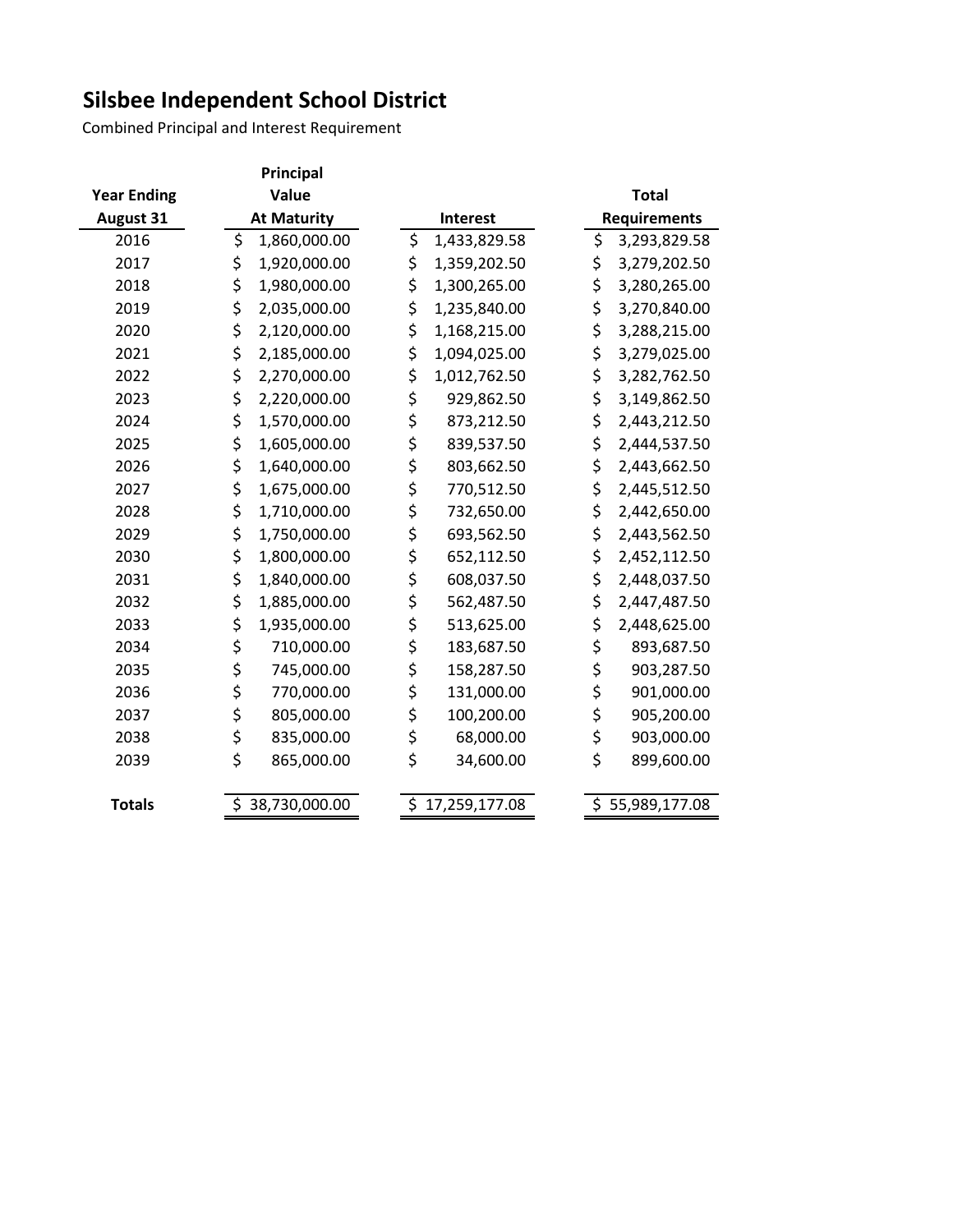Bond Status as of August 31, 2015

| <b>Series</b>               |    | <b>Spent</b> | <b>Unspent</b>  |
|-----------------------------|----|--------------|-----------------|
| 2000 Contractual Obligation |    | 1,650,000    |                 |
| 2008 Bonds                  | \$ | 8,165,000    |                 |
| 2008 Bonds                  | \$ | 870,000      |                 |
| 2009 Bonds                  | \$ | 7,090,000    |                 |
| 2013 U/L Tax Building Bond  | \$ | 9,452,016    | 470,663         |
| 2014A U/L Tax Building Bond | \$ |              | \$<br>9,775,000 |
| 2014Q U/L Tax Building Bond | \$ | 6,181,036    | \$              |
| 2015 Maintenance Tax Note   | \$ |              | 2,000,000       |
| 2015 U/L Tax Building Bond  | \$ |              | 4,120,000       |
| <b>Total</b>                |    | 33,408,052   | 16,365,663      |

Note: Total spent and unspent amounts may differ from original issue amounts due to premiums, discounts and interest earned